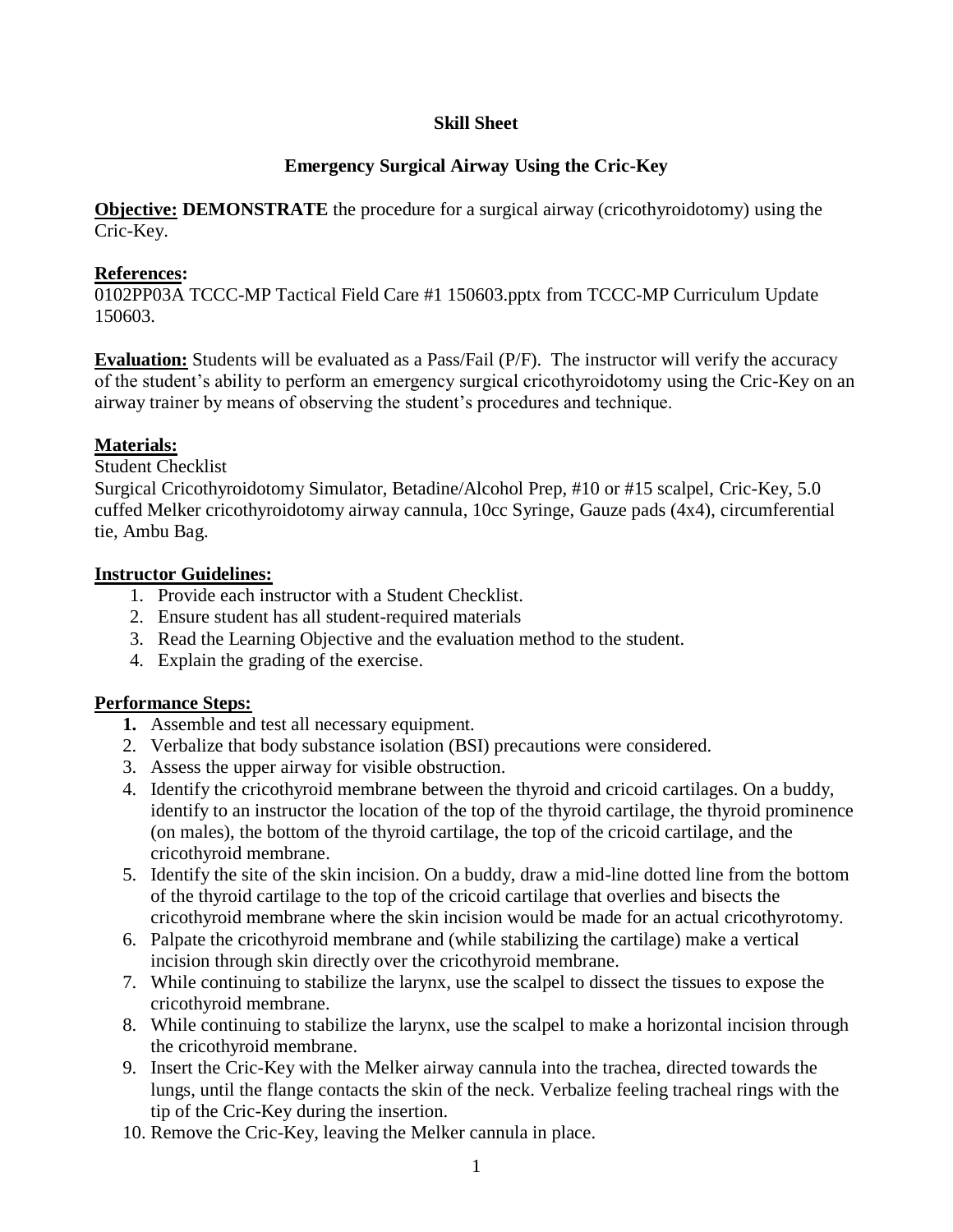- 11. Inflate the cuff with 10ml of air.
- 12. Check for air exchange and verify placement of the Melker cannula by listening and feeling for air passing in and out of the tube causing the tube to mist and looking for bilateral rise and fall of the chest. If the casualty does not breathe spontaneously, connect the Ambu bag to the cuff of the Melker cannula and ventilate. Check for breath sounds bilaterally.
- 13. If position is correct, secure the tube with cotton tape.
- 14. Apply a dressing to further protect the tube and incision site.
- 14. Monitor the casualty's respirations. Ventilate if required.

#### **Perform an Emergency Surgical Airway (Cricothyroidotomy) Using the Cric-Key**

| <b>Task</b>                                                                                                                                                                                                       | <b>Completed</b> |       |       |
|-------------------------------------------------------------------------------------------------------------------------------------------------------------------------------------------------------------------|------------------|-------|-------|
|                                                                                                                                                                                                                   | 1 <sub>st</sub>  | 2nd   | 3rd   |
| Verbalized that body substance isolation (BSI) precautions<br>were considered.                                                                                                                                    | P / F            | P / F | P / F |
| Assessed the upper airway for visible obstruction.                                                                                                                                                                | P / F            | P / F | P / F |
| Correctly identified key surface landmarks on the anterior neck<br>and the cricothyroid membrane on a buddy.                                                                                                      | P / F            | P / F | P / F |
| Correctly marked the site for the skin incision over the<br>cricothyroid membrane on a buddy.                                                                                                                     | P / F            | P / F | P / F |
| Palpated the cricothyroid membrane and (while stabilizing the<br>cartilage) made a vertical incision through the skin directly over<br>the cricothyroid membrane.                                                 | P / F            | P / F | P / F |
| While continuing to stabilize the larynx, used the scalpel to<br>dissect the tissues to expose the cricothyroid membrane.                                                                                         | P / F            | P / F | P / F |
| Used the scalpel to make a horizontal incision through the<br>cricothyroid membrane.                                                                                                                              | P / F            | P / F | P / F |
| Inserted the Cric-Key and Melker cannula through the<br>cricothyroid membrane directed distally towards the lungs until<br>the flange contacted the skin of the neck.                                             | P / F            | P / F | P / F |
| Verbalized feeling for tracheal rings while inserting the Cric-<br>Key and Melker cannula.                                                                                                                        |                  |       |       |
| Removed the Cric-Key, leaving the Melker cannula in place.                                                                                                                                                        |                  |       |       |
| Inflated the cuff of the Melker cannula with 10 ml of air.                                                                                                                                                        | P / F            | P / F | P / F |
| Checked for air exchange and verified placement of the tube by<br>listening and feeling for air passing in and out of the tube,<br>observed tube misting, and looked for bilateral rise and fall of<br>the chest. | P / F            | P / F | P / F |
| If air exchange was adequate, secured the Melker cannula in<br>place.                                                                                                                                             | P / F            | P / F | P / F |
| Applied a dressing to further protect the tube and incision site.                                                                                                                                                 | P / F            | P / F | P / F |